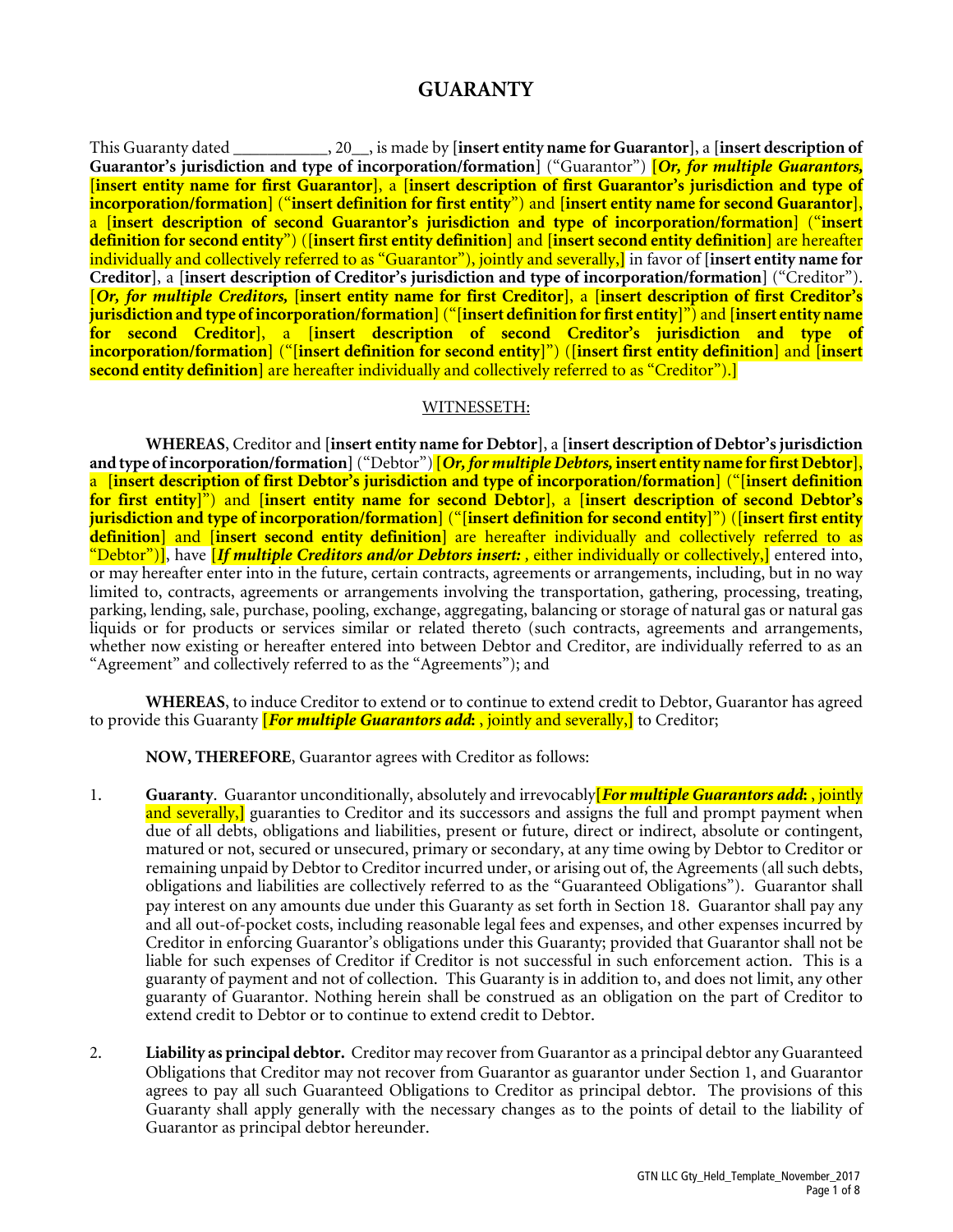- 3. **Guaranty absolute.** The liability of Guarantor is unconditional, absolute and irrevocable and shall remain in full force and effect without regard to, and shall not be released, suspended, discharged, impaired, terminated, limited or otherwise affected by, any circumstance or occurrence whatsoever, including, without limitation:
	- a) any action or inaction by Creditor as contemplated in Section 4;
	- b) any change in the structure, form of entity, ownership or existence of Debtor, Guarantor or Creditor or any other change in the relationship between Debtor, Creditor or Guarantor;
	- c) any change in the financial condition of Debtor, Guarantor or Creditor;
	- d) the bankruptcy, winding-up, liquidation, dissolution, insolvency, reorganization or other similar proceeding affecting Debtor or its assets or any resulting release, stay or discharge of any Guaranteed Obligations;
	- e) any event or occurrence beyond the reasonable control of any party (other than any such event or occurrence that relieves Debtor of liability for the performance of any Guaranteed Obligation under any Agreement) or act of government in relation to, or directly or indirectly affecting, any Agreement, any Guaranteed Obligations, Debtor, Guarantor or Creditor;
	- f) any law, regulation or other circumstance that might otherwise constitute a defense available to, or a discharge of, Debtor or Guarantor in respect of any of the Guaranteed Obligations, other than the payment in full of the Guaranteed Obligations; or
	- g) any lack or limitation of power, incapacity or disability on the part of Debtor or of its directors, partners or agents or any other irregularity, defect or informality on the part of Debtor in respect of any of the Guaranteed Obligations.
- 4. **No release.** The liability of Guarantor is not released, suspended, discharged, impaired, terminated, limited or in any way affected by anything Creditor does, suffers or permits in connection with any duties or liabilities of Debtor to Creditor or any security for those duties or liabilities, including without limitation any loss of or in respect of any security received by Creditor from Debtor or others. Creditor may, at any time and from time to time, without the consent of or notice to Guarantor, and without impairing, releasing, discharging, limiting or otherwise affecting in whole or in part the obligations of Guarantor hereunder:
	- a) change the manner, place or terms of payment of, and/or exchange or extend the time of payment of, renew, amend, alter, release, discharge or terminate, any of the Agreements or the Guaranteed Obligations;
	- b) sell, exchange, release, surrender, realize upon or otherwise deal with in any manner and in any order any assets securing the Guaranteed Obligations;
	- c) exercise or refrain from exercising any rights against Debtor or others or otherwise act or refrain from acting;
	- d) settle or compromise any of the Guaranteed Obligations, any security therefor or any liability (including any of those hereunder) incurred directly or indirectly in respect thereof or hereof;
	- e) apply any sums, regardless of how realized, to any liability owing by Debtor to Creditor under or pursuant to the Agreements;
	- f) consent to or waive any breach of, or any act, omission or default under any Agreement or otherwise amend, modify, restate, amend and restate or supplement any Agreement;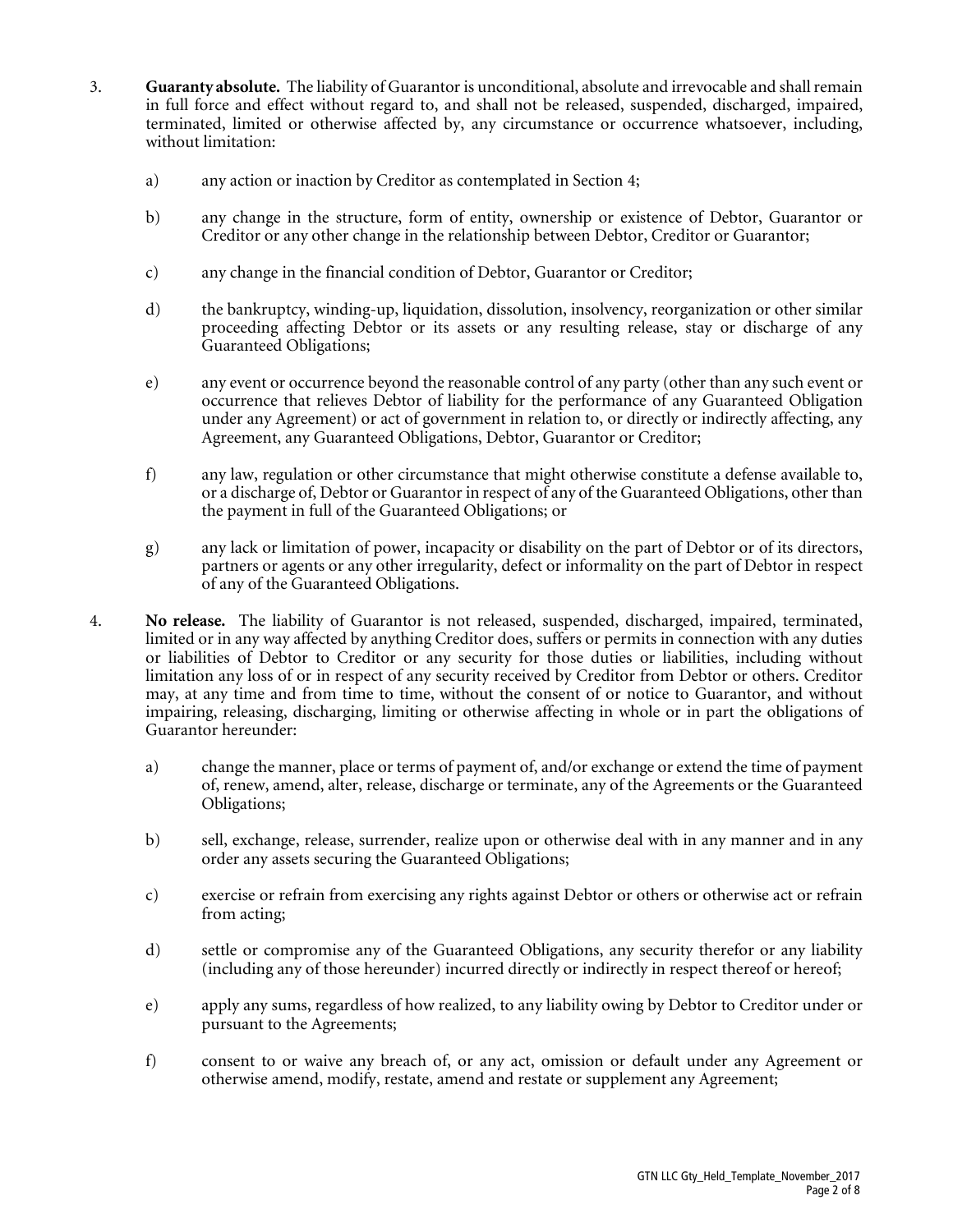- g) act or fail to act in any manner referred to in this Guaranty which may deprive Guarantor of any right against Debtor of the type described in Section 12 to recover any payments made pursuant to this Guaranty;
- h) release Debtor or any other party liable in any manner for payment of any or all of the Guaranteed Obligations;
- i) take or abstain from taking security or collateral from Debtor or from perfecting security or collateral of Debtor;
- j) enter into new Agreements with Debtor from time to time after the date of this Guaranty, which new Agreements will, for all purposes, form a part of and be incorporated into the Guaranteed Obligations; and
- k) otherwise deal with Debtor and any security received from Debtor or others as Creditor sees fit.
- 5. **No exhaustion of remedies.** Creditor is not bound or obliged to commence or exhaust its recourse against Debtor or any other persons or any security or collateral it may hold or take any other action before being entitled to demand payment from Guarantor.
- 6. **No set-off or counterclaim.** Payments under this Guaranty shall be made without set-off or counterclaim whatsoever and free of any deductions or withholdings.
- 7. **Continuing guaranty.** This Guaranty is a continuing guaranty and is binding as a continuing obligation of Guarantor. This Guaranty shall apply to any ultimate balance due or remaining due to Creditor, and Guarantor shall continue to be bound, despite the payment from time to time during the term of this Guaranty of the whole or any part of the Guaranteed Obligations owed by Debtor to Creditor. This Guaranty shall continue to be effective or shall be reinstated, as the case may be, if at any time payment of any of the Guaranteed Obligations is rendered unenforceable or is rescinded or must otherwise be returned by Creditor upon the occurrence of any action or event, including, without limitation, the bankruptcy, reorganization, winding-up, liquidation, dissolution or insolvency of Debtor or Guarantor, all as though such payment had not been made.
- 8. **Representations and warranties.** Guarantor represents and warrants to Creditor that:
	- a) Guarantor (i) is duly organized, validly existing and in good standing under the laws of the jurisdiction of its organization or formation and (ii) has the power and authority to own its property and assets, to transact the business in which it is engaged and to enter into and perform its obligations under this Guaranty;
	- b) the execution, delivery, observance and performance of this Guaranty by Guarantor do not and will not conflict with or result in a breach of the articles, certificate, by-laws, or other organizational or formation documents of Guarantor, or of the terms or provisions of any judgment, law, decree, order, statute, rule, regulation or agreement, indenture or instrument to which Guarantor is a party or by which Guarantor or its assets are bound or to which Guarantor or its assets are subject, or constitute a default under any of them;
	- c) this Guaranty has been duly authorized, executed and delivered by Guarantor;
	- d) this Guaranty constitutes a legal, valid and binding obligation of Guarantor enforceable against Guarantor in accordance with its terms;
	- e) Debtor is a direct or indirect wholly-owned subsidiary of Guarantor; and **[***Gtor to confirm this is correct***]**
	- f) this Guaranty reasonably may be expected to benefit Guarantor, either directly or indirectly.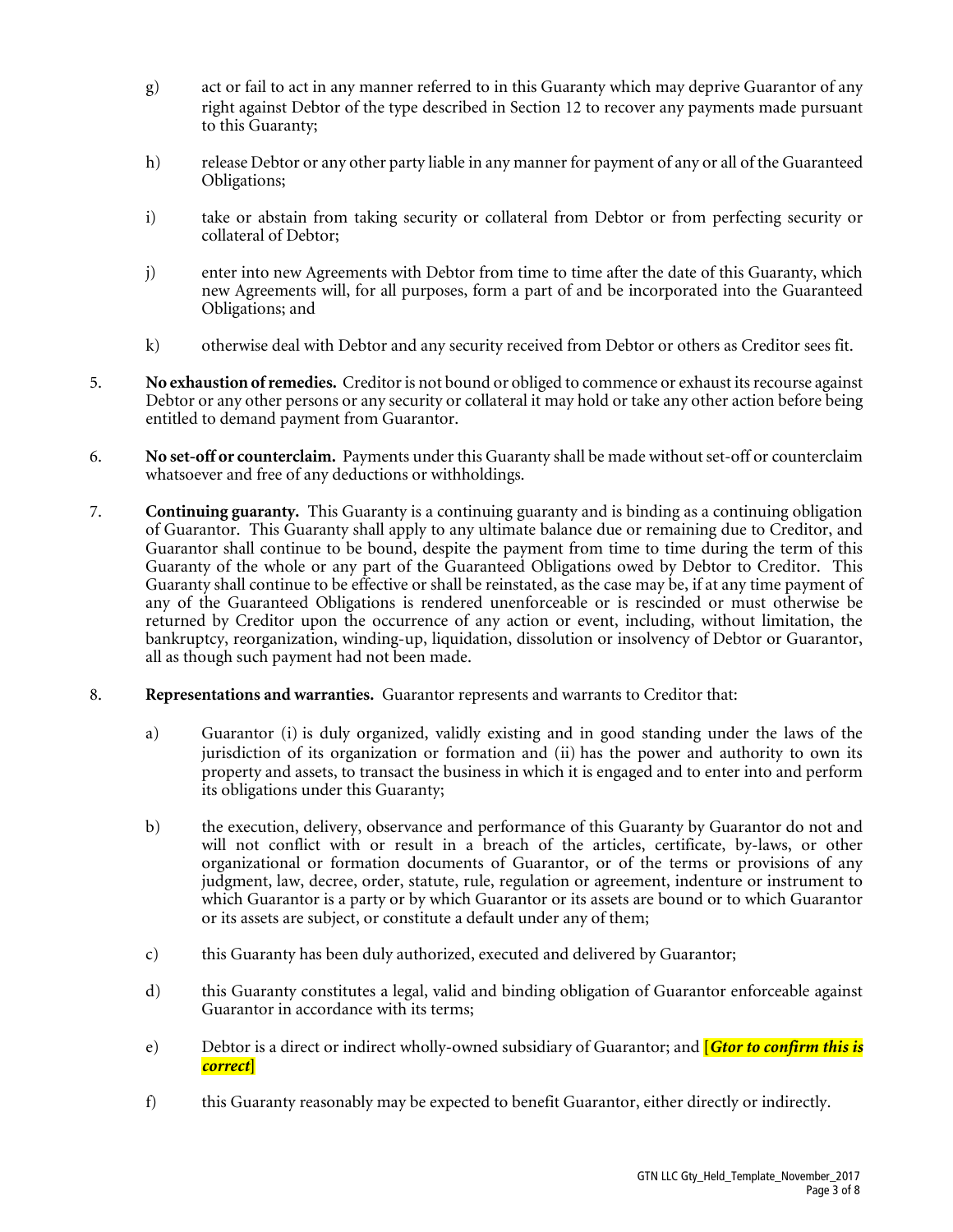- 9. **Demand for payment**. Guarantor shall pay to Creditor, within five (5) business days (as determined in the location where payment is to be made) after demand by Creditor and in immediately available funds, all Guaranteed Obligations due under the Agreements. Guarantor shall make all such payments in accordance with the instructions set forth in such demand. There are no other requirements of notice, presentment or demand that are required to be made under this Guaranty.
- 10. **Stay of acceleration.** If acceleration of the time for payment of any amount payable by Debtor in respect of the Guaranteed Obligations is stayed on the insolvency, bankruptcy, arrangement or reorganization of Debtor or on any moratorium affecting the payment of the Guaranteed Obligations, Guarantor shall nonetheless pay immediately on demand all amounts that would otherwise be subject to acceleration.
- 11. **Termination**. This Guaranty is a continuing guaranty effective from and after the date hereof; however, Guarantor may terminate its liability under this Guaranty with respect to Guaranteed Obligations incurred under or arising from any Agreement entered into on or after the Effective Date (as defined below) by providing written notice of such termination to Creditor in accordance with Section 25. Guarantor's notice of termination will become effective on the thirtieth  $(30<sup>th</sup>)$  day (the "Effective Date") after receipt of the notice by Creditor. From and after the Effective Date, Guarantor will not be liable pursuant to this Guaranty for any debts, obligations or liabilities incurred under or arising out of any Agreement entered into by Debtor on or after the Effective Date; **PROVIDED, HOWEVER, Guarantor will continue to remain liable for any and all Guaranteed Obligations under Agreements entered into by Debtor prior to the Effective Date, whether such Guaranteed Obligations arose prior to, on or after the Effective Date.** In addition, the termination of this Guaranty shall not affect Guarantor's liability for interest accruing as set forth in Section 18 on all Guaranteed Obligations for which Guarantor remains liable and shall not affect Guarantor's liability for legal fees, costs and other expenses incurred by Creditor in collecting such Guaranteed Obligations.
- 12. **Subordination and subrogation**. If and to the extent that Guarantor makes any payment to Creditor pursuant to this Guaranty, any claim which Guarantor may have against Debtor by reason thereof shall be subject and subordinate to the prior payment in full of all of the Guaranteed Obligations. Guarantor agrees that it will not exercise any rights that it may now have or hereafter acquire against Debtor that arise from the existence, payment, performance or enforcement of the Guaranteed Obligations under this Guaranty, including, without limitation, any right of subrogation, reimbursement, exoneration, contribution or indemnification and any right to participate in any claim or proceeding, or remedy of any other party against Debtor, unless and until all of the Guaranteed Obligations and all other amounts payable under this Guaranty shall have been irrevocably paid, satisfied or discharged in full.
- 13. **Liability for Taxes.** Payments under this Guaranty shall be made in full, without set-off or counterclaim, and free and clear of and without deduction for any and all present and future taxes, liens, imposts, stamp taxes, deductions, charges or withholdings, and all liabilities with respect thereto and any interest, additions to tax and penalties imposed with respect thereto. If Guarantor shall be required by law to deduct any taxes, deductions, charges or withholdings from or in respect of any sum payable hereunder to Creditor (i) the sum payable shall be increased as may be necessary so that after making all required deductions (including deductions applicable to additional sums payable under this section) Creditor receives an amount equal to the sum it would have received had no such deductions been made and (ii) Guarantor shall pay the full amount deducted to the relevant taxation authority or other authority in accordance with applicable law.
- 14. **Waivers.** Guarantor waives diligence, **[I***f multiple joint and several Guarantors, insert:* division,**]** presentment, protest, notice of acceptance of this Guaranty and notice of any liability to which it may apply, notice of dishonor or nonpayment, and any other notice not expressly required by this Guaranty.
- 15. **No merger.** Neither an action or proceeding brought under this Guaranty regarding the Guaranteed Obligations nor any judgment or recovery in consequence of that action or proceeding operates as a bar or defense to any further action or proceeding that may be brought under this Guaranty. Any action, proceeding, judgment or recovery does not constitute a merger of any of Creditor's rights or remedies under this Guaranty. Any judgment obtained by Creditor in whole or in part of any of the Guaranteed Obligations under this Guaranty does not constitute a merger of this Guaranty into that judgment.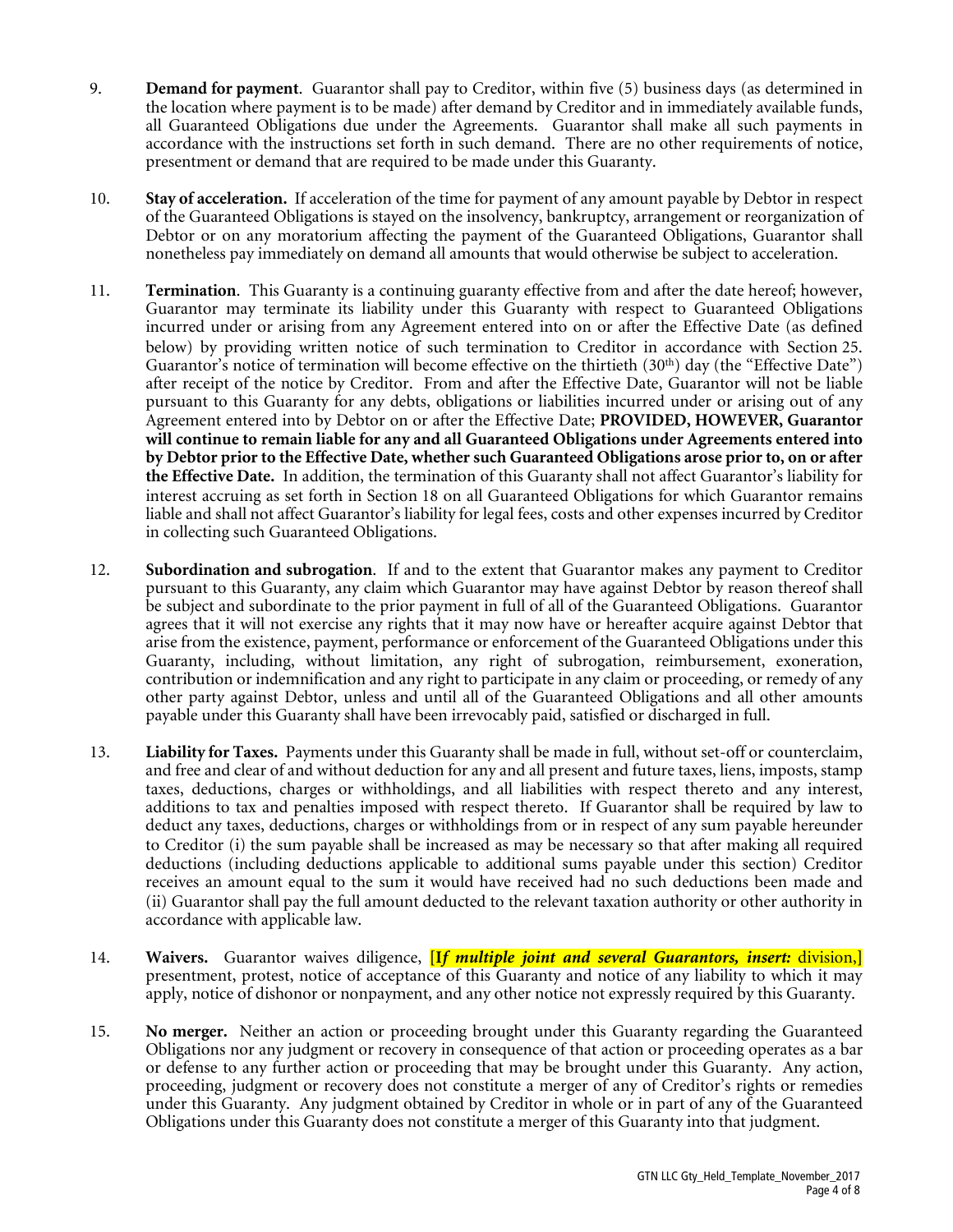### **[I***f there are multiple Debtors, delete the above s. 15 and insert the following s. 15***]**

- 15. **No merger.** Neither an action or proceeding brought under this Guaranty regarding the Guaranteed Obligations of any Debtor nor any judgment or recovery in consequence of that action or proceeding operates as a bar or defense to any further action or proceeding that may be brought under this Guaranty regarding any Debtor whether or not named in or affected by the earlier action or proceeding. Any action, proceeding, judgment or recovery does not constitute a merger of any of Creditor's rights or remedies under this Guaranty. Any judgment obtained by Creditor in whole or in part of any of the Guaranteed Obligations under this Guaranty does not constitute a merger of this Guaranty into that judgment.
- 16. **Foreign currency obligations.** Guarantor shall make any payments under this Guaranty in the legal currency in which Debtor is required to pay its Guaranteed Obligations (the "Original Currency"). If Guarantor makes payment in a currency other than Original Currency (whether voluntarily or under an order or judgment of a court or tribunal of any jurisdiction), the payment constitutes a discharge of Guarantor's liability only to the extent of the amount of Original Currency that Creditor is able to purchase with the amount of the currency it receives on the date of receipt utilizing Creditor's customary foreign exchange practices as in effect on such date. Guarantor agrees to indemnify and hold harmless Creditor from and against any loss arising out of any currency-related deficiency in payment. This indemnity constitutes a separate and independent obligation giving rise to a separate cause of action. A certificate of an officer of Creditor certifying any deficiency or loss is, in the absence of manifest error, prima facie evidence of that deficiency or loss.
- 17. **Benefit of the Guaranty.** Subject to the terms of Section 26, this Guaranty shall be binding upon Guarantor and its successors and permitted assigns and shall inure to the benefit of and be enforceable by Creditor and its successors and assigns and shall apply to Debtor and its successors and assigns.
- 18. **Interest.** Guarantor shall pay to Creditor interest on the unpaid portion of the Guaranteed Obligations according to the terms of the Agreements. If payment of interest is not provided for in any Agreement, then Guarantor shall pay to Creditor interest on the unpaid portion of the Guaranteed Obligations under such Agreement at an annual rate equal to the lesser of (i) two percent (2%) above the prime rate of interest from time to time published under "Money Rates" in The Wall Street Journal (or if at the time of determination thereof, such rate is not being published in The Wall Street Journal, such comparable rate from a federally insured bank in New York, New York as Creditor may reasonably determine), or (ii) the maximum rate of interest permitted by applicable law, the rate in either case to be calculated daily from and including the due date until payment is made in full.
- 19. **Entire agreement.** This Guaranty represents the entire rights and obligations of the parties pertaining to the subject matter hereof and supersedes all prior oral or written agreements, representations and understandings pertaining hereto.
- 20. **No waiver,remedies.** No failure or delay on the part of Creditor in exercising any right, power or privilege under this Guaranty and no course of dealing between Guarantor or Creditor shall operate as a waiver thereof, nor shall any single or partial exercise of any right, power or privilege under this Guaranty preclude any other or further exercise thereof or any other right, power or privilege. The rights, powers or remedies in this Guaranty are cumulative and not exclusive of any rights, powers or remedies which Creditor would otherwise have.
- 21. **Additional information.** Guarantor covenants and agrees that, so long as any part of the Guaranteed Obligations shall remain unpaid or any of the Agreements remain in effect, Guarantor will furnish to Creditor information regarding the financial condition of Guarantor as Creditor may from time to time reasonably request.
- 22. **Further assurances.** Guarantor agrees to promptly execute and deliver to Creditor, whenever and as often as reasonably requested to do so by Creditor, any further instruments of further assurances and consents as Creditor may deem necessary to confirm the continuing nature and extent of this Guaranty.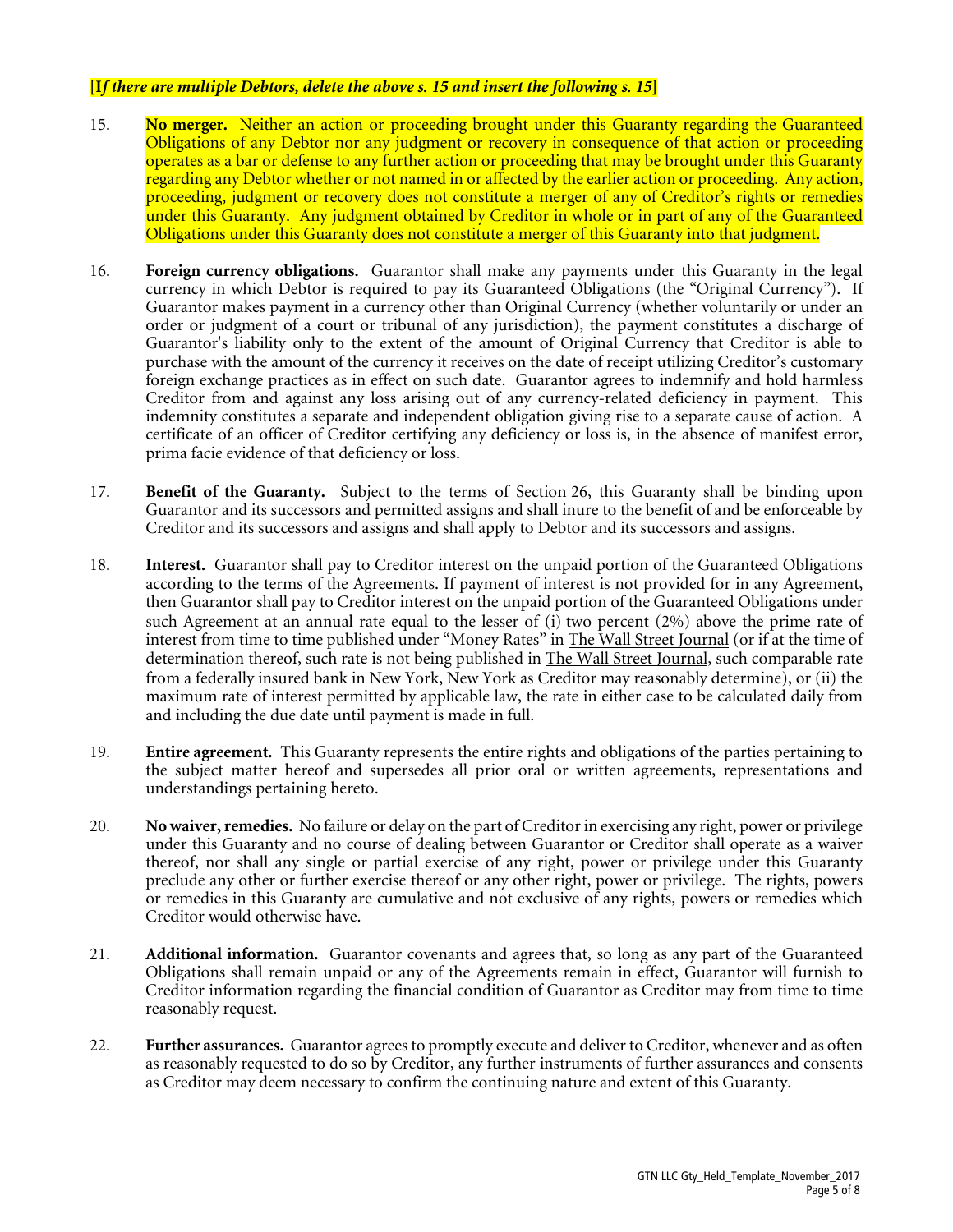- 23. **Amendments.** No amendment or waiver of any provision of this Guaranty nor consent to any departure by Guarantor therefrom shall in any event be effective unless the same shall be in writing and signed (i) in the case of an amendment, by Guarantor and Creditor, and (ii) in the case of a waiver or consent, by Creditor, and then such waiver or consent shall be effective only in the specific instance and for the specific purpose for which given.
- 24. **Severability.** If any provision of this Guaranty is determined to be invalid or unenforceable in whole or in part, such invalidity or unenforceability will apply only to that provision and all other provisions of this Guaranty will continue in full force and effect as if such invalid or unenforceable provision were omitted. If this Guaranty is determined to be invalid or unenforceable for any reason, such invalidity or unenforceability will not apply to any of the representations and warranties provided in Section 8, which is deemed to be a separate and independent legal, valid, binding and enforceable agreement between Guarantor and Creditor and will continue in full force. Creditor is entitled to proceed with any remedy available to it as a result of Guarantor's breach of any of the representations and warranties provided in Section 8.
- 25. **Notices.** All notices and other communications hereunder shall be in writing and may be given in any manner described below (except that a demand notice may not be given by facsimile) to the address or facsimile number set forth below or at such other address or facsimile number for a party as shall be designated in a written notice by such party to the other party and will be deemed effective as indicated:
	- a) if delivered in person or by courier, on the date it is delivered;
	- b) if sent by mail, registered or certified, postage prepaid and return receipt requested, on the date it is delivered; or
	- c) if sent by facsimile transmission, on the date it is received by the recipient,

unless the date of delivery or receipt, as applicable, is not a local business day or that communication is delivered or received, as applicable, after the close of business on a local business day, in which case that communication will be deemed given and effective on the first following day that is a local business day:

## **If to Guarantor, to:**

| Attention:<br>Fax: |  |  |
|--------------------|--|--|

**If to Creditor, to:**

| <b>Gas Transmission Northwest LLC</b>               |
|-----------------------------------------------------|
| [for multiple Creditors, list additional Creditors] |
| c/o TransCanada Corporation                         |
| $450-1$ <sup>st</sup> Street SW                     |
| Calgary, Alberta                                    |
| Canada T2P 5H1                                      |
|                                                     |

| Attention: | Director, Counterparty Risk |
|------------|-----------------------------|
| Fax:       | 403-920-2359                |

26. **Assignment**. Guarantor may not assign its obligations under this Guaranty in part or in whole without the prior written consent of Creditor, and any purported assignment or delegation without such consent shall be null, void and of no effect. Creditor may assign all or any of its rights under this Guaranty without the consent of Debtor or Guarantor.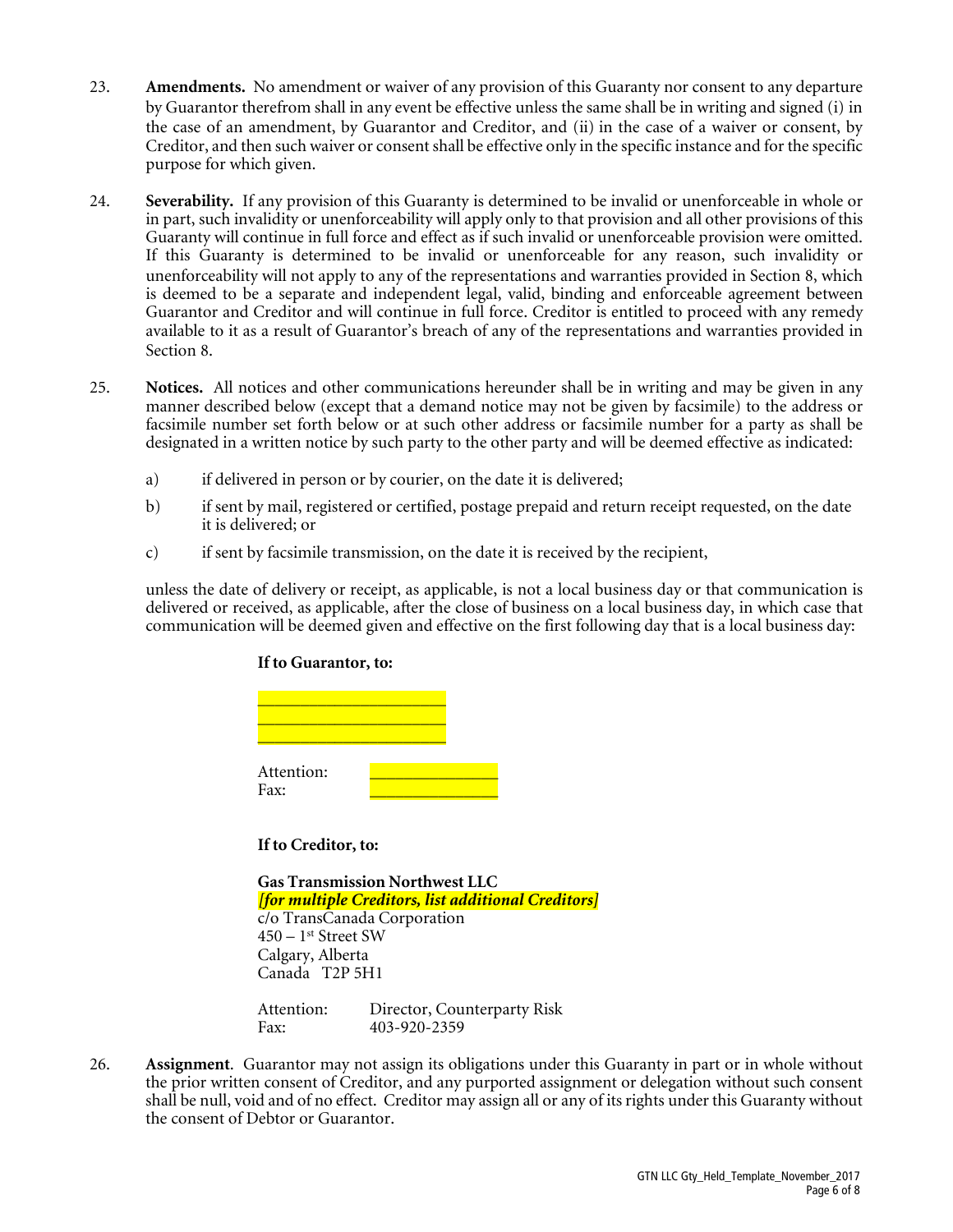27. **Governing law.** This Guaranty is governed by and to be construed according to the laws of the State of New York without giving effect to any choice or conflict of law rules or provisions that would require the application of the laws of another jurisdiction. Guarantor irrevocably consents to the non-exclusive jurisdiction of the courts of the State of New York and the United States District Court, in each case located in the borough of Manhattan in New York City for the purposes of any action or proceeding arising out of or related to this Guaranty. Guarantor agrees that all claims in respect of such action or proceeding may be heard and determined in any such court and irrevocably waives, to the fullest extent permitted by law, any claim of inconvenient forum or other objection which it may now or hereafter have to the laying of venue in any such court. Guarantor also irrevocably consents to the service of any and all process in any such action or proceeding by the mailing of copies of such process to Guarantor at the address specified by it pursuant to this Guaranty. Guarantor agrees that a final judgment in any such action or proceeding shall be conclusive and may be enforced in other jurisdictions by suit on the judgment or in any other manner provided by law. Nothing in this Section shall affect Creditor's right to serve legal process in any other manner permitted by law or its right to bring any action or proceeding against Guarantor or its property in the courts of other jurisdictions.

### **[***If there are multiple Debtors, insert the following section and renumber the remaining sections.***]**

28. **Independent promises.** Guarantor specifically acknowledges that this Guaranty is a contract comprising its individual and separate promises to pay the Guaranteed Obligations of each Debtor on the terms and in the manner set forth in this Guaranty.

## **[***If there are multiple Creditors, insert the following section and renumber the remaining sections.***]**

28. **Separate guaranties.** Guarantor shall, at the request of any Creditor, replace this Guaranty with a new, separate guaranty for each Creditor; each such Guaranty incorporating the terms and conditions of this Guaranty.

### **[***If there are multiple Guarantors, insert the following section and renumber the remaining sections.***]**

- 28. **Obligations Joint and Several.** Each reference to the Guarantor shall include each of the undersigned and every one of them jointly and severally and this Guaranty and all covenants and agreements herein contained shall be deemed to be joint and several.
- 28. **Headings and section references.** The headings contained in this Guaranty are for reference purposes only and shall not affect the meaning or interpretation of this Guaranty. Unless the context indicates otherwise, all references in this Guaranty to sections shall refer to the corresponding section of this Guaranty.
- 29. **Facsimile signature, counterparts.** A signature delivered by facsimile or by any other reliable electronic transmission shall be deemed to be an original signature for purposes of the Guaranty and shall be binding upon Guarantor as an original signature. Notwithstanding that Guarantor may deliver a signature by facsimile or by any other reliable electronic transmission, Guarantor covenants to deliver an originally executed counterpart of this Guaranty to Creditor within a reasonable period of time after executing the Guaranty. This Guaranty may be executed in counterparts, each of which shall be deemed an original but which together will constitute one and the same instrument.